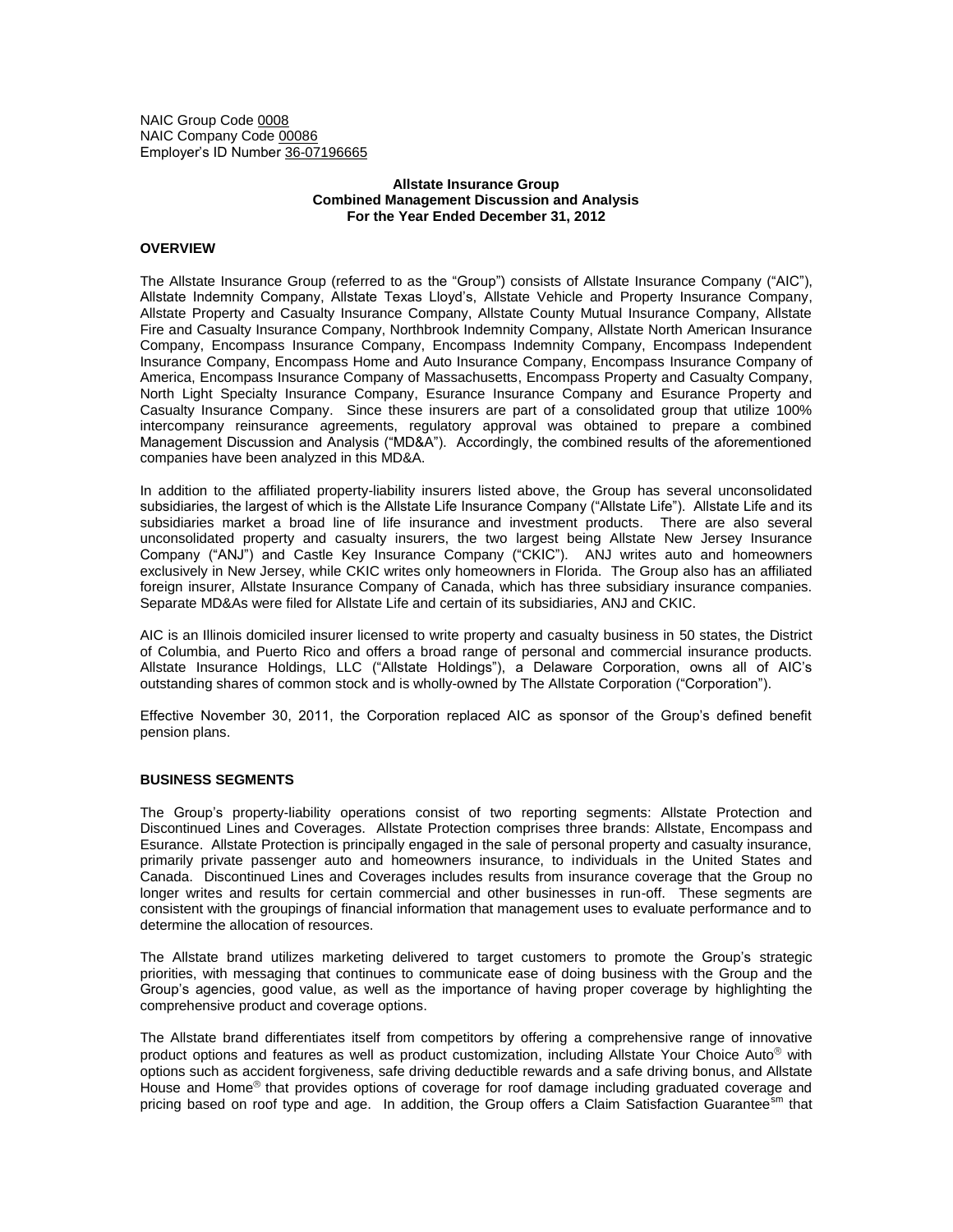promises a return of premium to Allstate brand standard auto insurance customers dissatisfied with their claims experience. The Group's DRIVEWISE<sup>®</sup> program enables participating customers to be eligible for discounts based on driving performance as measured by a device installed in the vehicle. The Group will continue to focus on developing and introducing products and services that benefit today's consumers and further differentiate the Group and enhance the customer experience. The Group will deepen customer relationships through value-added customer interactions and expanding its presence in households with multiple products by providing financial protection for customer needs. In certain areas with higher risk of catastrophes, the Group offers a homeowners product from our excess and surplus lines carrier. When an Allstate product is not available, the Group makes available non-proprietary products for customers through brokering arrangements. For example, in hurricane exposed areas, Allstate agencies sell non-proprietary property insurance products to customers who prefer to use a single agent for all their insurance needs.

The Group is undergoing a focused effort to enhance capabilities by implementing uniform processes and standards to elevate the level and consistency of the Group's customer experience. The Group continues to enhance technology to integrate distribution channels, improve customer service, facilitate the introduction of new products and services and reduce infrastructure costs related to supporting agencies and handling claims. These actions and others are designed to optimize the effectiveness of its distribution and service channels by increasing the productivity of the Allstate brand's exclusive agencies. Since Allstate brand customers prefer personal advice and assistance, beginning in 2013 all Allstate brand customers who purchased their policies directly through call centers and the internet will be assigned an Allstate exclusive agency relationship.

The Group's pricing and underwriting strategies and decisions are designed to enhance both the Group's competitive position and the profit potential. Sophisticated pricing uses a number of risk evaluation factors including insurance scoring, to the extent permissible by regulations, based on information that is obtained from credit reports. The Group's updated auto risk evaluation pricing model was implemented for 9 states in 2012. The Group's pricing strategy involves marketplace pricing and underwriting decisions that are based on these risk evaluation models and an evaluation of competitors. The Group will utilize sophisticated pricing to increase the Group's price competiveness to a greater share of target customers. A combination of underwriting information, pricing and discounts are used to achieve a higher close rate on quotes. The Group will also use these factors on the Group's non-standard business to offer competitive prices to customers with risk profiles indicating greater likelihood of renewal.

The Group will also continue to enhance pricing to attract a larger share of customers. For the Allstate brand auto and homeowners business, the Group continues to shift its mix towards customers that have better retention and thus potentially present more favorable prospects for profitability over the course of their relationship with the Group. For homeowners, the Group will continue to address rate adequacy and improve underwriting and claim effectiveness. The Group also considers various strategic options to improve its homeowners insurance business returns.

Allstate brand also includes Emerging Businesses which comprises Consumer Household (specialty auto products including motorcycle, trailer, motor home and off-road vehicle insurance policies and specialty property products including renter, landlord, boat, umbrella, manufactured home and condominium insurance policies), Allstate Roadside Services (roadside assistance products), Allstate Dealer Services (guaranteed automobile protection and vehicle service products sold primarily through auto dealers), Ivantage (insurance agency) and Commercial Lines (commercial products for small business owners).

The Group's strategy for the Encompass brand centers around its highly differentiated product that simplifies the insurance experience through an expanded coverage single annual policy with one premium, one bill, one policy deductible and one renewal date. It appeals to customers with broad personal lines coverage needs who prefer an independent agent. As part of its package policy strategy, Encompass is focused on increased agency engagement through ease of doing business initiatives and increased package commissions, and de-emphasizing mono-line auto and property products.

The Group's strategy for the Esurance brand focuses on self-directed and web-savvy consumers. To best serve these customers, Esurance develops its technology and website to continuously improve its hasslefree purchase and claims experience. Esurance began offering renters insurance in 2012 and plans to continue to broaden its product offerings. Esurance is also focused on increasing its preferred driver mix, while raising advertising investment and marketing effectiveness to support growth.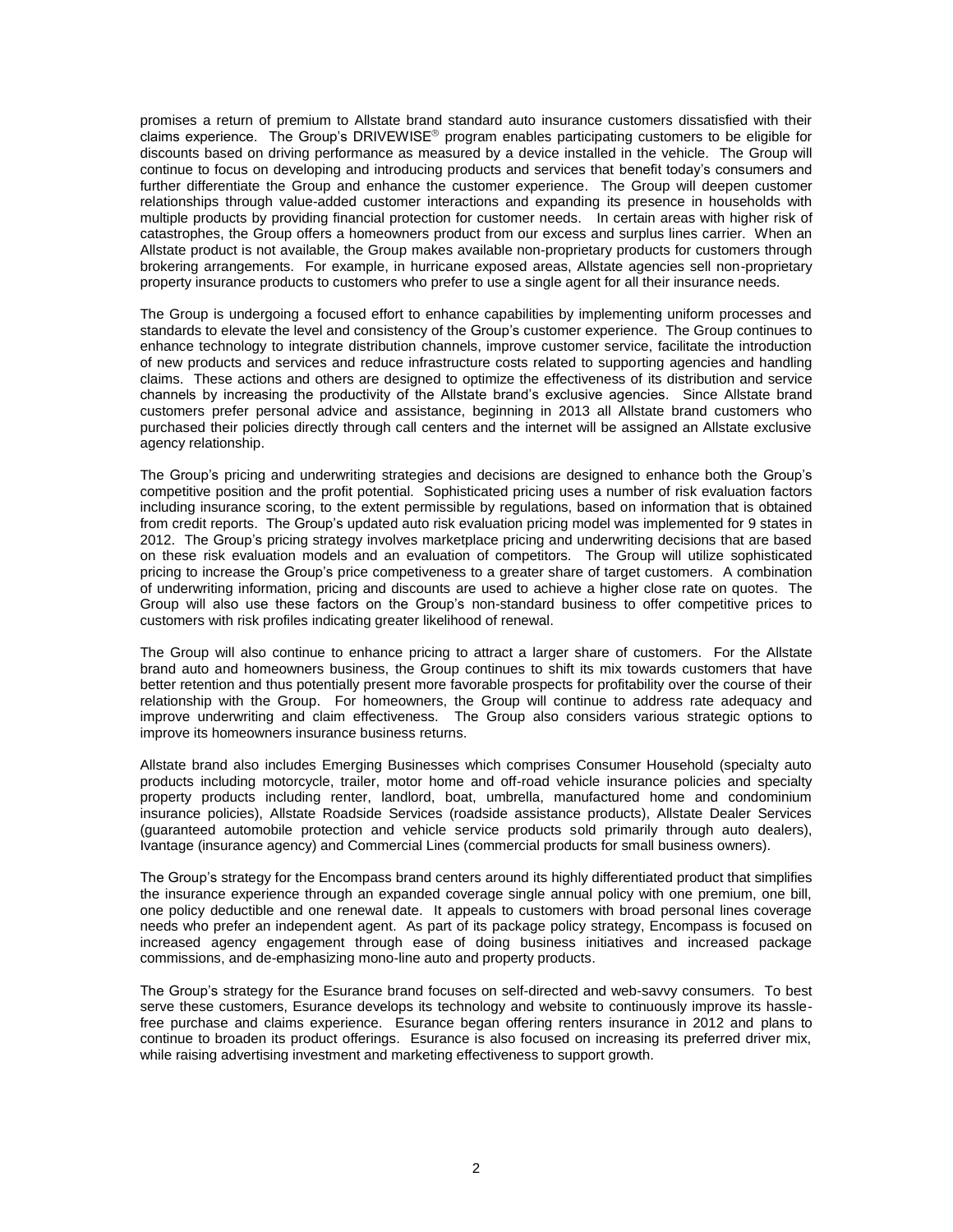Pricing of property products is typically intended to establish returns that are deemed acceptable over a long-term period. Losses, including losses from catastrophic events and weather-related losses (such as wind, hail, lightning and freeze losses not meeting the criteria to be declared a catastrophe), are accrued on an occurrence basis within the policy period. Therefore, in any reporting period, loss experience from catastrophic events and weather-related losses may contribute to negative or positive underwriting performance relative to the expectations that were incorporated into the products' pricing. The Group pursues rate increases where indicated, taking into consideration potential customer disruption, the impact on its ability to market auto lines, regulatory limitations, competitive position and profitability, using a methodology that appropriately addresses the changing costs of losses from catastrophes such as severe weather and the net cost of reinsurance.

# **CATASTROPHE MANAGEMENT**

Catastrophe losses are an inherent risk of the property-liability insurance industry that have contributed, and will continue to contribute, to potentially material year-to-year fluctuations in the Group's results of operations and financial position. The Group defines a "catastrophe" as an event that produces pre-tax losses before reinsurance in excess of \$1 million and involves multiple first party policyholders, or an event that produces a number of claims in excess of a preset, per-event threshold of average claims in a specific area, occurring within a certain amount of time following the event. Catastrophes are caused by various natural events including high winds, winter storms, tornadoes, hailstorms, wildfires, tropical storms, hurricanes, earthquakes and volcanoes. The Group is also exposed to man-made catastrophic events, such as certain types of terrorism or industrial accidents. The nature and level of catastrophes in any period cannot be predicted.

The Group considers the greatest areas of potential catastrophe losses due to hurricanes generally to be major metropolitan centers in counties along the eastern and gulf coasts of the United States. Usually, the average premium on a property policy near these coasts is greater than in other areas. However, average premiums are often not considered commensurate with the inherent risk of loss. In addition, in various states the Group is subject to assessments from assigned risk plans, reinsurance facilities and joint underwriting associations providing insurance for wind related property losses.

Over time the Group has limited its aggregate insurance exposure to catastrophe losses in certain regions of the country that are subject to high levels of natural catastrophes. Limitations include participation in various state facilities, such as the California Earthquake Authority, which provides insurance for California earthquake losses; the Florida Hurricane Catastrophe Fund, which provides reimbursements to participating insurers for certain qualifying Florida hurricane losses; and other state facilities, such as wind pools. However, the impact of these actions may be diminished by the growth in insured values, and the effect of state insurance laws and regulations. In addition, in various states the Group is required to participate in assigned risk plans, reinsurance facilities and joint underwriting associations that provide insurance coverage to individuals or entities that otherwise are unable to purchase such coverage from private insurers. Because of the Group's participation in these and other state facilities such as wind pools, it may be exposed to losses that surpass the capitalization of these facilities and to assessments from these facilities.

Property catastrophe exposure management includes purchasing reinsurance to provide coverage for known exposure to hurricanes, earthquakes, wildfires, fires following earthquakes and other catastrophes. Specific to its risk of hurricane loss, the Group has purchased reinsurance for select states and on a country wide basis for its personal lines property insurance in areas most exposed to hurricanes. Other actions taken to maintain an appropriate level of exposure to catastrophic events involve:

- Limiting personal homeowners new business writings in coastal areas in southern and eastern  $\bullet$ states.
- Implementing tropical cyclone deductibles where appropriate.
- Not offering continuing coverage on certain policies in coastal counties in certain states.
- Working for changes in the regulatory environment, including recognizing the need for better catastrophe preparedness, improving appropriate risk-based pricing and promoting the creation of government sponsored, privately funded solutions for mega-catastrophes that will make insurance more available and affordable.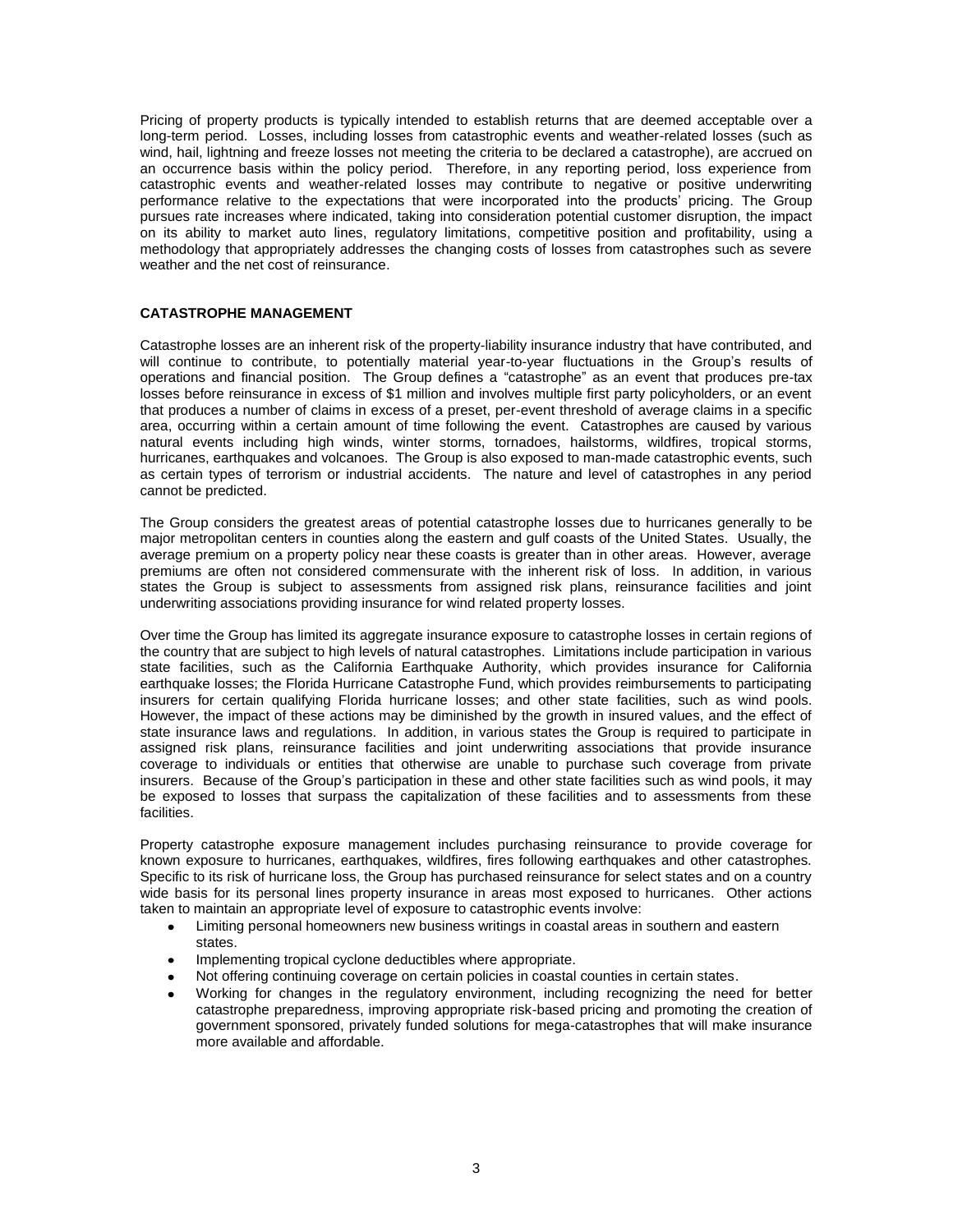The Group continues to take actions to maintain an appropriate level of exposure to catastrophic events while continuing to meet customer's needs, including the following:

- Selectively not offering continuing coverage of homeowners policies in coastal areas of certain states. This includes New York where homeowners policies in force decreased 29.4% since 2006.
- Increased capacity in the brokerage platform for customers not offered a renewal.  $\bullet$
- Expanded the Group's excess and surplus carrier to five new states in 2012, bringing the total  $\bullet$ number of active states to 31.
- In Texas, wind exposure related to insured property located in wind pool eligible areas along the coast including the Galveston Islands is being ceded.
- No writing of new homeowners business in California since 2007. The Group continues to renew current policyholders.
- Tropical cyclone deductibles are in place for a large portion of coastal insured properties though contract language varies across states and companies, allowing for these higher deductibles to be triggered differently across our customer base.
- The Group has additional catastrophe exposure, beyond the property lines, for auto customers who have purchased physical damage coverage. Auto physical damage coverage generally includes coverage for flood-related loss. The Group manages this additional exposure through inclusion of auto losses in our nationwide reinsurance program (which excludes New Jersey and Florida).

The Group continues to seek appropriate returns for its risks. This may require further actions, similar to those already taken, in geographies where the Group is not getting appropriate returns. However, the Group may maintain or opportunistically increase its presence in areas where the Group achieves adequate returns and does not materially increase its hurricane risk.

### **FINANCIAL POSITION**

### **Cash and invested assets**

The Group's investment strategy emphasizes safety of principal and consistent income generation, within a total return framework. This approach is designed to produce competitive returns over time, and to ensure financial strength and stability for paying claims, while maximizing economic value and surplus growth. A strategic asset allocation approach is employed, which considers the nature of the liabilities and risk tolerances, as well as the risk and return parameters of the various asset classes in which the Group invests. This asset allocation is informed by global economic and market outlook, as well as other inputs, including diversification effects, duration, liquidity and capital considerations. The Group has also been focused on shifting the portfolio mix in the next few years to have less reliance on lending to borrowers and a greater proportion of ownership of assets.

The Group has a comprehensive portfolio monitoring process to identify and evaluate each security whose carrying value may be other than temporally impaired. The Group's portfolio monitoring process includes a quarterly review of all securities to identify instances where the fair value of a security compared to its amortized cost (for bonds, including loan-backed and structured securities) or cost (for stocks) is below established thresholds. The process also includes the monitoring of other impairment indicators such as ratings, ratings downgrades and payment defaults.

The composition of the investment portfolio at December 31 was:

| (in millions)                 |   | 2012   | 2011         |
|-------------------------------|---|--------|--------------|
| <b>Bonds</b>                  | S | 24,064 | \$<br>22,551 |
| <b>Preferred stocks</b>       |   | 59     | 93           |
| Common stocks                 |   | 7,891  | 8,206        |
| Mortgage loans on real estate |   | 491    | 473          |
| Real estate                   |   | 330    | 333          |
| Cash and cash equivalents     |   | 66     | (461)        |
| Short-term investments        |   | 62     | 104          |
| Other invested assets         |   | 3,751  | 3,830        |
| Total                         |   | 36.714 | 35.129       |

Total invested assets increased \$1.6 billion, or 5%, compared to prior year. Explanations for the more significant items follow.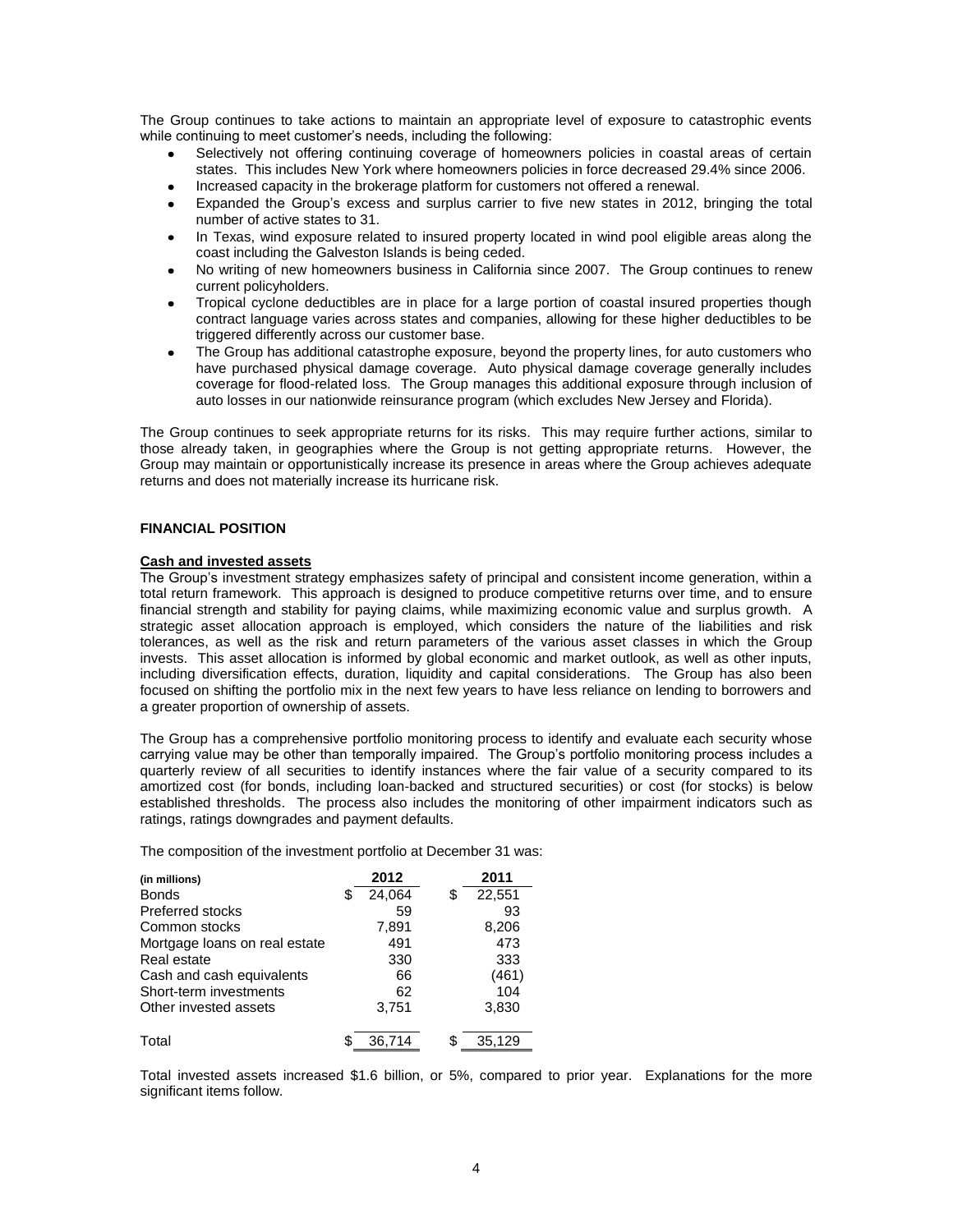# **Bonds**

The Group's bond portfolio consists of publicly traded and privately placed corporate obligations, municipal bonds, asset-backed securities ("ABS"), U.S. government bonds, mortgage-backed securities ("MBS") and foreign government bonds.

At December 31, 2012, 87.3% of the consolidated bond portfolio was rated investment grade, which is defined as having a National Association of Insurance Commissioners ("NAIC") Securities Valuation Office rating of 1 or 2, a Moody's rating of Aaa, Aa, A or Baa, a rating of AAA, AA, A or BBB from S&P, Fitch, Dominion, Kroll or Realpoint, a rating of aaa, aa, a or bbb from A.M. Best, or a comparable internal rating if an externally provided rating is not available. The investment grade percentage for each individual bond category ranged from 72.7% to 100%. The most significant change in the bond portfolio mix from the prior year occurred in the public corporate bond portfolio which increased \$2.1 billion. There was no significant change in the bond portfolio quality distribution from the prior year.

Bonds with an NAIC rating 1 or 2, including loan backed and structured securities, are reported at amortized cost. Bonds with an NAIC rating 3 through 6 are reported at the lower of amortized cost or fair value, with the difference reflected in unassigned surplus. The fair value of bonds was \$25.3 billion and \$23.3 billion at December 31, 2012 and 2011, respectively. At December 31, 2012, unrealized net capital gains on the bond portfolio, which are calculated as the difference between statement value and fair value, were \$1.2 billion compared to \$771 million as of December 31, 2011.

Publicly traded corporate bonds totaled \$9.7 billion at December 31, 2012 compared to \$7.6 billion at December 31, 2011. As of December 31, 2012, the portfolio also contained \$3.4 billion of privately placed corporate obligations, compared with \$1.9 billion at December 31, 2011. Privately placed obligations primarily consist of corporate issued senior debt securities that are directly negotiated with the borrower or are in unregistered form. Privately placed corporate securities are rated by the NAIC Securities Valuation Office based on information provided to them.

Municipal bonds including tax-exempt and taxable securities totaled \$6.2 billion at December 31, 2012 compared to \$7 billion at December 31, 2011. The municipal bond portfolio at December 31, 2012 consisted of 1,780 issues from 866 issuers. The largest exposure to a single issuer was 1% of the municipal bond portfolio. Corporate entities were the ultimate obligors of 3% of the municipal bond portfolio.

ABS totaled \$2.1 billion at December 31, 2012 compared to \$2.6 billion at December 31, 2011. Credit risk is managed by monitoring the performance of the underlying collateral. Many of the securities in the ABS portfolio have credit enhancement with features such as overcollateralization, subordinated structures, reserve funds, guarantees and/or insurance.

MBS totaled \$1.1 billion at December 31, 2012 compared to \$1.3 billion at December 31, 2011. The MBS portfolio is subject to interest rate risk, but unlike other fixed income securities, is additionally subject to significant prepayment risk from the underlying mortgages.

#### **Equity securities**

Equity securities include common and non-redeemable preferred stocks, and investments in affiliates. The \$349 million decrease in common and preferred stocks was due to the shift in our investment portfolio to bonds.

### **Cash and cash equivalents**

The \$527M increase in cash and cash equivalents was due to an increased amount of cash equivalents, which offset the negative cash balance from outstanding claim checks.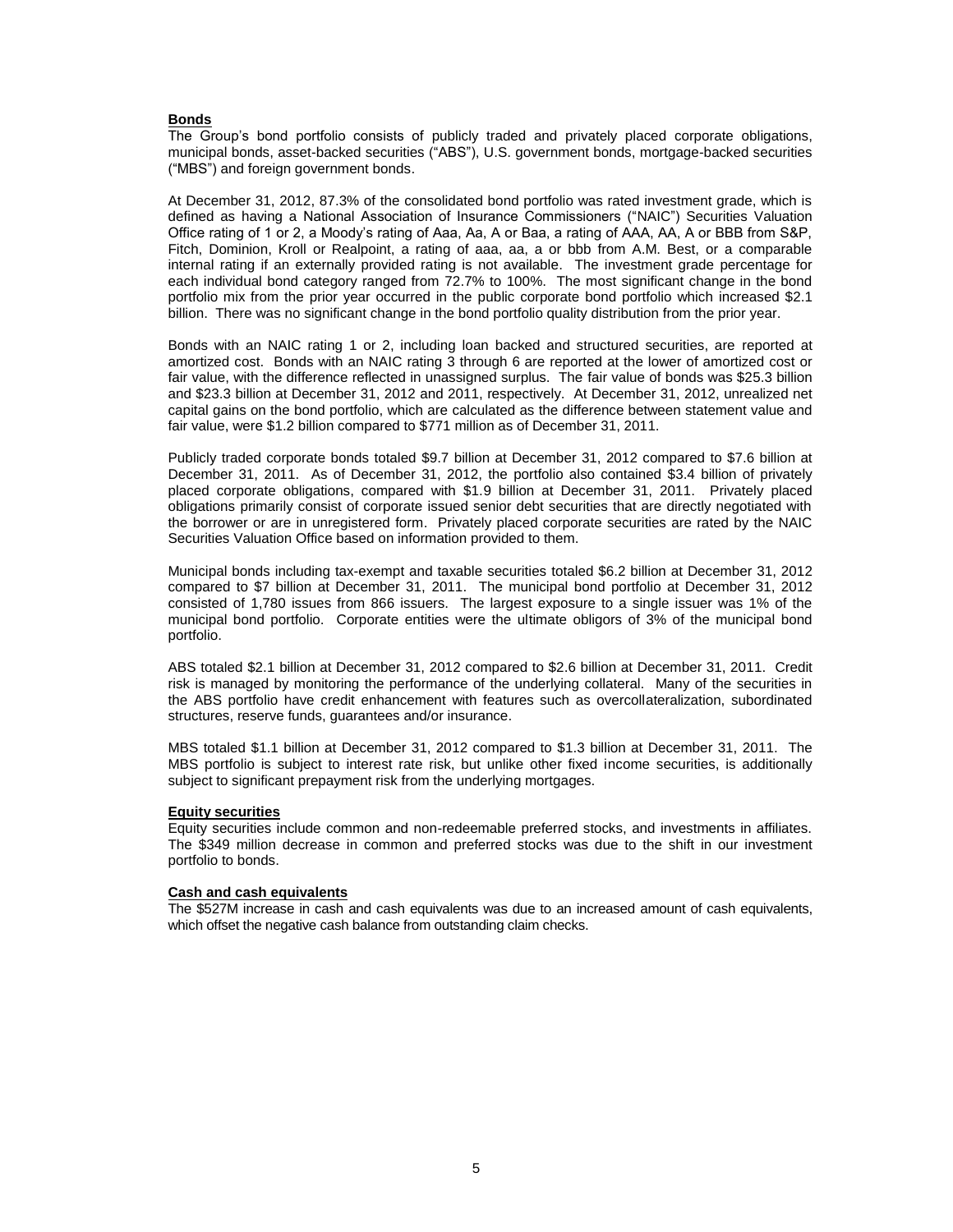# **Reserves for losses and loss adjustment expenses**

Activity in the reserve for losses and loss adjustment expenses, on a net basis, was summarized as follows at December 31:

| (in millions)          | 2012         | 2011         |
|------------------------|--------------|--------------|
| Balance at January 1   | \$<br>15,089 | \$<br>14.915 |
| Incurred related to    |              |              |
| Current year           | 17,168       | 18,952       |
| Prior years            | (527)        | (297         |
| <b>Total incurred</b>  | 16,641       | 18,655       |
| Paid related to:       |              |              |
| Current year           | 11,527       | 12,743       |
| Prior years            | 5,704        | 5,738        |
| <b>Total paid</b>      | 17,231       | 18,481       |
|                        |              |              |
| Balance at December 31 | \$<br>14.499 | \$<br>15,089 |

Incurred losses and loss adjustment expenses attributable to insured events of prior years were \$(527) million and \$(297) million as a result of the reestimation of unpaid losses and loss adjustment expenses at the years ending December 31, 2012 and 2011, respectively. During 2012 and 2011, favorable development in incurred losses and loss adjustment expenses related to prior years was primarily due to favorable prior year catastrophes and severity development that was better than expected. These changes were generally the result of ongoing analyses of recent loss development trends. Initial estimates were revised as additional information regarding claims became known.

#### **Capital and surplus**

The following table summarizes the Group's capital position at December 31:

| (in millions)                                 |   | 2012   | 2011   |
|-----------------------------------------------|---|--------|--------|
| Common capital stock                          | S | 22     |        |
| Gross paid in and contributed surplus         |   | 5.038  | 4.642  |
| Unassigned funds (surplus)                    |   | 11,879 | 10,262 |
| Aggregate write-ins for special surplus funds |   | 16     | 398    |
| Total surplus as regards policyholders        | S | 16.955 | 15.309 |

Total surplus as regards policyholders increased 11%, or \$1.6 billion, and was mainly comprised of the following items:

- \$2.0 billion Net income  $\bullet$
- \$1.4 billion Dividends paid to Allstate Holdings  $\bullet$
- \$640 million Change in net unrealized capital gains  $\bullet$
- \$384 million Decrease in incremental deferred tax asset
- \$376 million Cost of subsidiaries that were dividend to parent  $\bullet$
- \$297 million Change in deferred income tax  $\bullet$
- \$175 million Change in non-admitted assets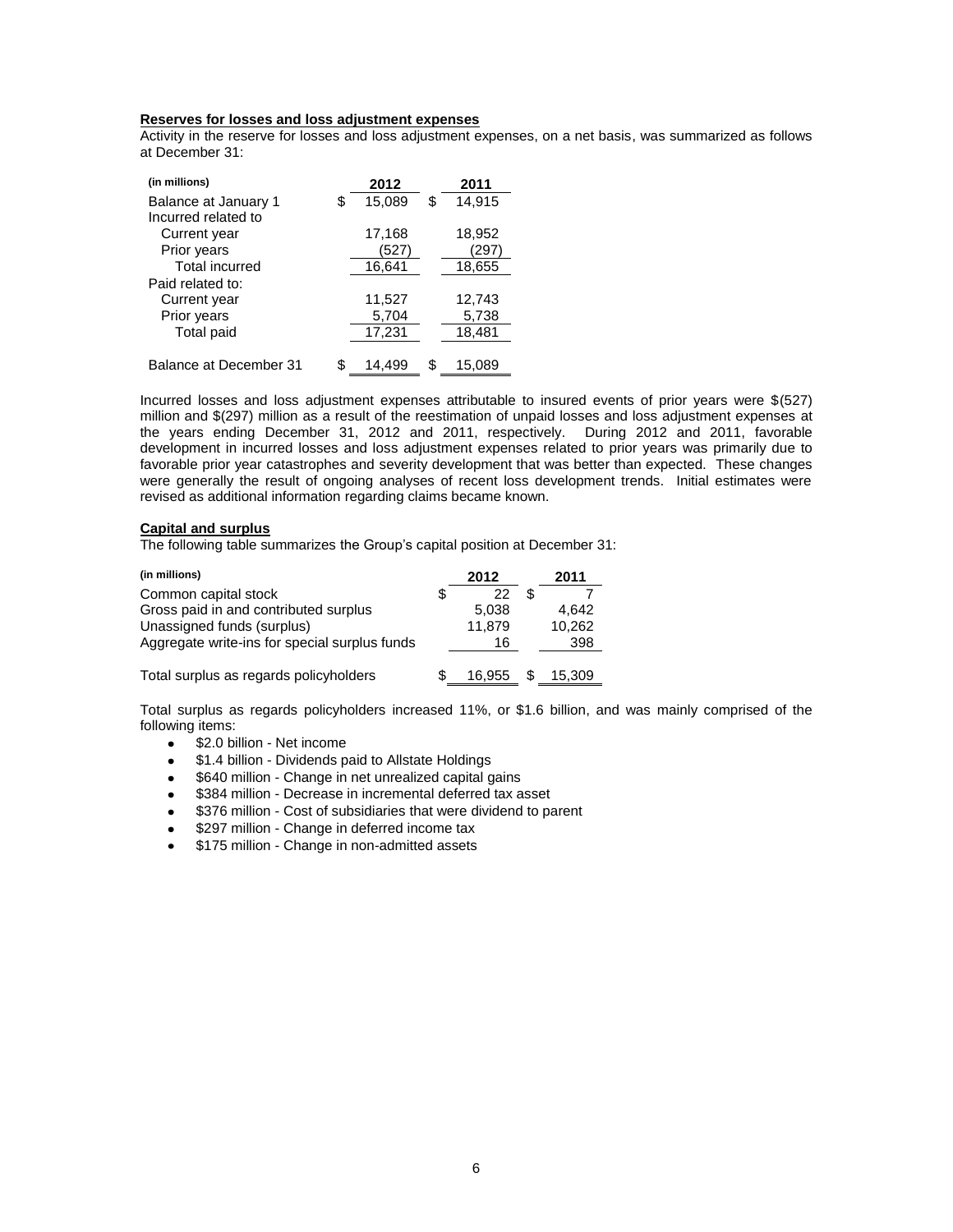# **RESULTS OF OPERATIONS**

| (in millions)                                           | 2012         | 2011         |
|---------------------------------------------------------|--------------|--------------|
| Premiums earned                                         | \$<br>23,995 | \$<br>23,802 |
| Losses incurred                                         | 13,638       | 15,529       |
| Loss expenses incurred                                  | 3,008        | 3,125        |
| Other underwriting expenses incurred                    | 6,423        | 6,195        |
| Total underwriting deductions                           | 23,069       | 24,849       |
|                                                         | 926          | (1,047)      |
| Net underwriting gain (loss)                            |              |              |
| Net investment income earned                            | 1,148        | 1,187        |
| Net realized capital gains (losses)                     | 237          | (94)         |
|                                                         |              |              |
| Net investment gain                                     | 1,385        | 1,093        |
| Total other income                                      | 155          | 170          |
| Net income, after dividends to policyholders but before |              |              |
| federal and foreign income taxes                        | 2,466        | 216          |
| Federal and foreign income taxes incurred               | 483          | 23           |
| Net income                                              | \$<br>1,983  | \$<br>193    |

# **Net underwriting gain**

The \$2.0 billion increase in underwriting gain was primarily due to underwriting income in homeowners and other personal lines in 2012 compared to underwriting losses in 2011, partially offset by a decrease in standard auto underwriting income.

# **Net realized capital gains (losses)**

Net investment income earned was relatively flat year-over-year. Net realized capital gains increased \$331 million to \$237 million in 2012 from a \$94 million net realized capital loss in 2011. This increase was primarily due a decrease in realized capital losses from derivatives.

# **CASH FLOW AND LIQUIDITY**

The following table summarizes cash flow.

| (in millions)                                                   | 2012    |     | 2011  |
|-----------------------------------------------------------------|---------|-----|-------|
| Net cash from operations                                        | 1.501   |     | 187   |
| Net cash from investments                                       | 272     |     | 67    |
| Net cash from financing and miscellaneous sources               | (1.288) |     | (350) |
| Net change in cash, cash equivalents and short-term investments | 485     | \$. | (96)  |

The Group's operations typically generate substantial positive cash flows from operations as most premiums are received in advance of the time claim payments are made. Cash provided from operations increased in 2012 as a result of an increase in net underwriting income. Cash provided from investments increased in 2012 due to purchase and sale activity during the year. Negative cash flows from financing increased mainly due to increased dividends paid to the stockholder in 2012.